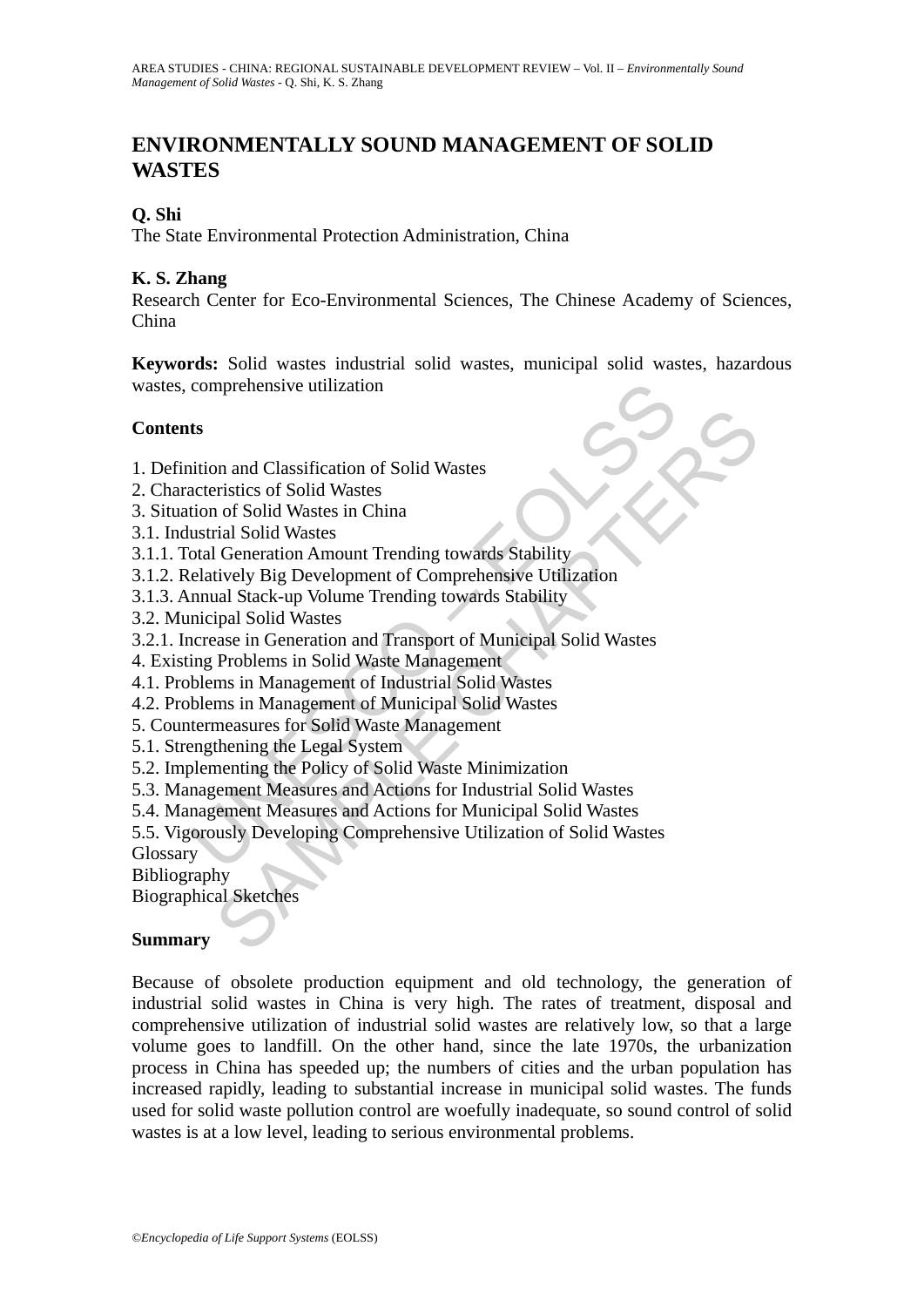In order to prevent and control solid waste pollution, the state has issued a set of related laws and regulations, especially Solid Waste Pollution Prevention and Control Law issued in 1995. Furthermore, the state has taken several measures to promote minimization, recycling and decontamination of solid wastes, and has made great achievements. For example, the generation of industrial solid wastes trends to stability, and the comprehensive utilization of solid wastes has continuously increased. In addition, many cities have substantially increased investments in environmental sanitation work. All these lay a fine foundation for environmentally sound management of solid wastes.

## **1. Definition and Classification of Solid Wastes**

astes refer to all kinds of solid-state and semi-solid-state wastes al, domestic and other activities. Solid-state wastes refer to wast<br>columes and occupying certain spaces, such as industrial waste re<br>incipal solid wastes domestic and other activities. Solid-state wastes refer to wastes with ceromes and occupying certain spaces, such as industrial waste residues, tail pial solid-state wastes refer to slugges which do not computed such and m Solid wastes refer to all kinds of solid-state and semi-solid-state wastes generated from industrial, domestic and other activities. Solid-state wastes refer to wastes with certain forms, volumes and occupying certain spaces, such as industrial waste residues, tailings and municipal solid wastes. Semi-solid-state wastes refer to sludges which do not come within the management of waste gases or water. These include various industrial oily sludges, water treatment sludge, human and animal feces and urine from urban and rural areas, and so on. For convenience of environmental management, hazardous waste liquids, such as waste acid liquor, waste alkali, and waste gases held in containers come under the management category of solid wastes. Solid waste can be classified in various ways according to different standards and perspectives, but there are two main classifications that are of significance to solid waste management and control:

According to their sources, solid wastes can be classified as industrial wastes, agricultural solid wastes and municipal solid wastes. According to harmfulness and hazard degree, they can also be classified as either general wastes or hazardous wastes. General solid wastes refer to all solid wastes with no special harmfulness generated from production, domestic and other activities. Hazardous solid wastes refer to wastes which are potentially explosive, inflammable, toxic, corrosive, chemically reactive, radioactive, or infectious.

## **2. Characteristics of Solid Wastes**

The kinds of solid wastes are numerous, and their compositions are complex. Many solid wastes with the same properties as some natural materials can be used as substitutes for natural resources. In addition, most solid wastes have certain shapes, so handling is usually simpler than waste water and gases. This means that it is easier to collect and transport solid wastes, and they are more convenient for storage, utilization, treatment and disposal.

Solid wastes may cause air, water and land pollution. The impact of solid wastes on the environment mainly depends on the management policies applicable to them. Through comprehensive utilization, solid wastes could become valuable and inexhaustible resources.

### **3. Situation of Solid Wastes in China**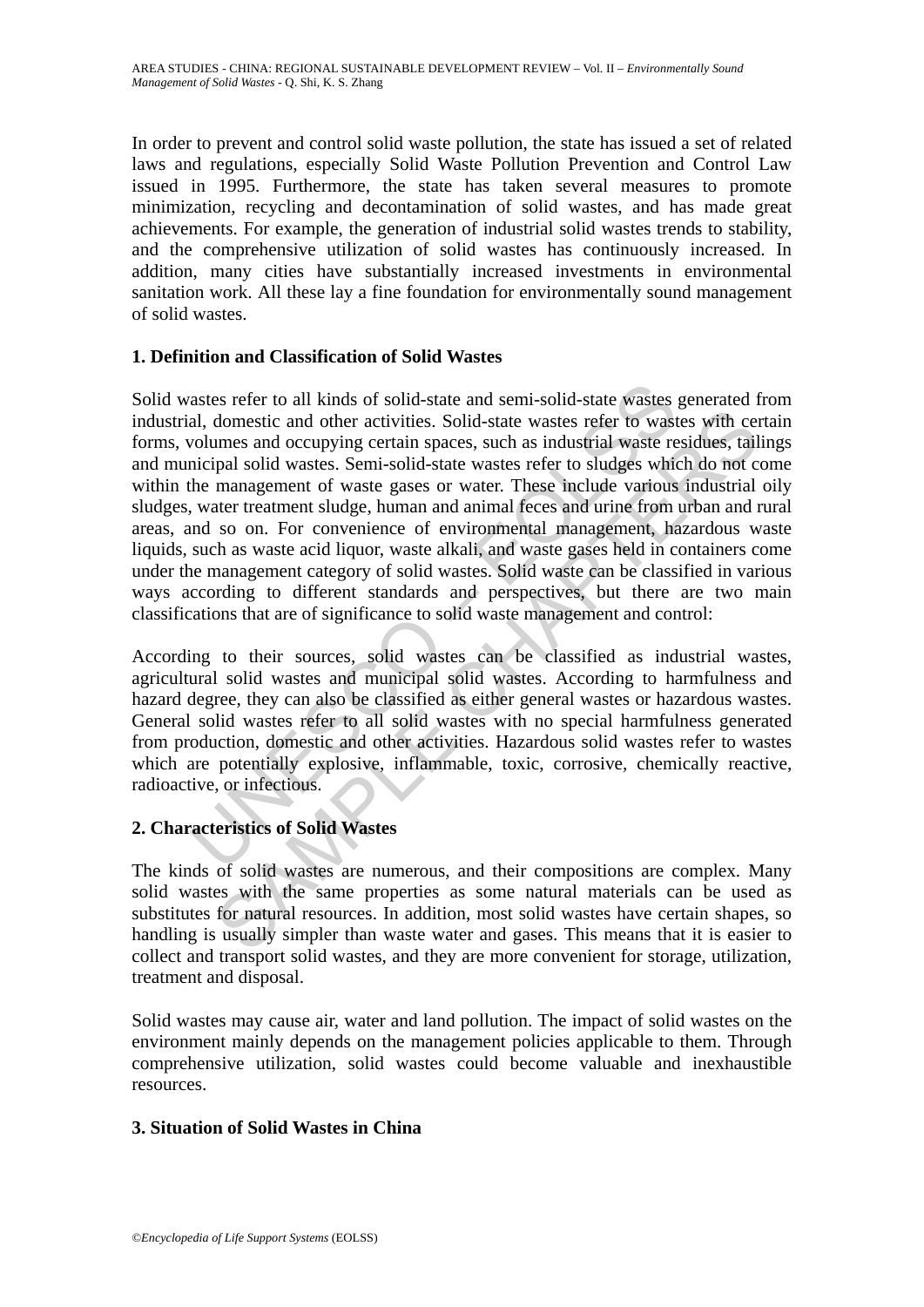### **3.1. Industrial Solid Wastes**

E and onle parameters or moussian sond wastes are producted<br>of industrial solid wastes in China for recent years is shown in T SAMPLE COCKAR Large quantities of industrial solid wastes are generated in China. The current overall utilization rate is only about 45%, and the cumulative stack-up volume over the years now exceeds 6 billion tons, with an, and a relatively low disposal rate. Most industrial solid wastes are simply piled up, causing serious pollution of surface and ground water. Management and macro-control of industrial solid wastes in China is the overall responsibility of the State Environmental Protection Administration (SEPA). Environmental management departments in various provinces, municipalities and autonomous regions are responsible for management of industrial solid wastes within areas under their jurisdiction. Statistics of generation amount, comprehensive utilization, discharge and other parameters of industrial solid wastes are produced annually. The situation of industrial solid wastes in China for recent years is shown in Table 1.

*©Encyclopedia of Life Support Systems* (EOLSS)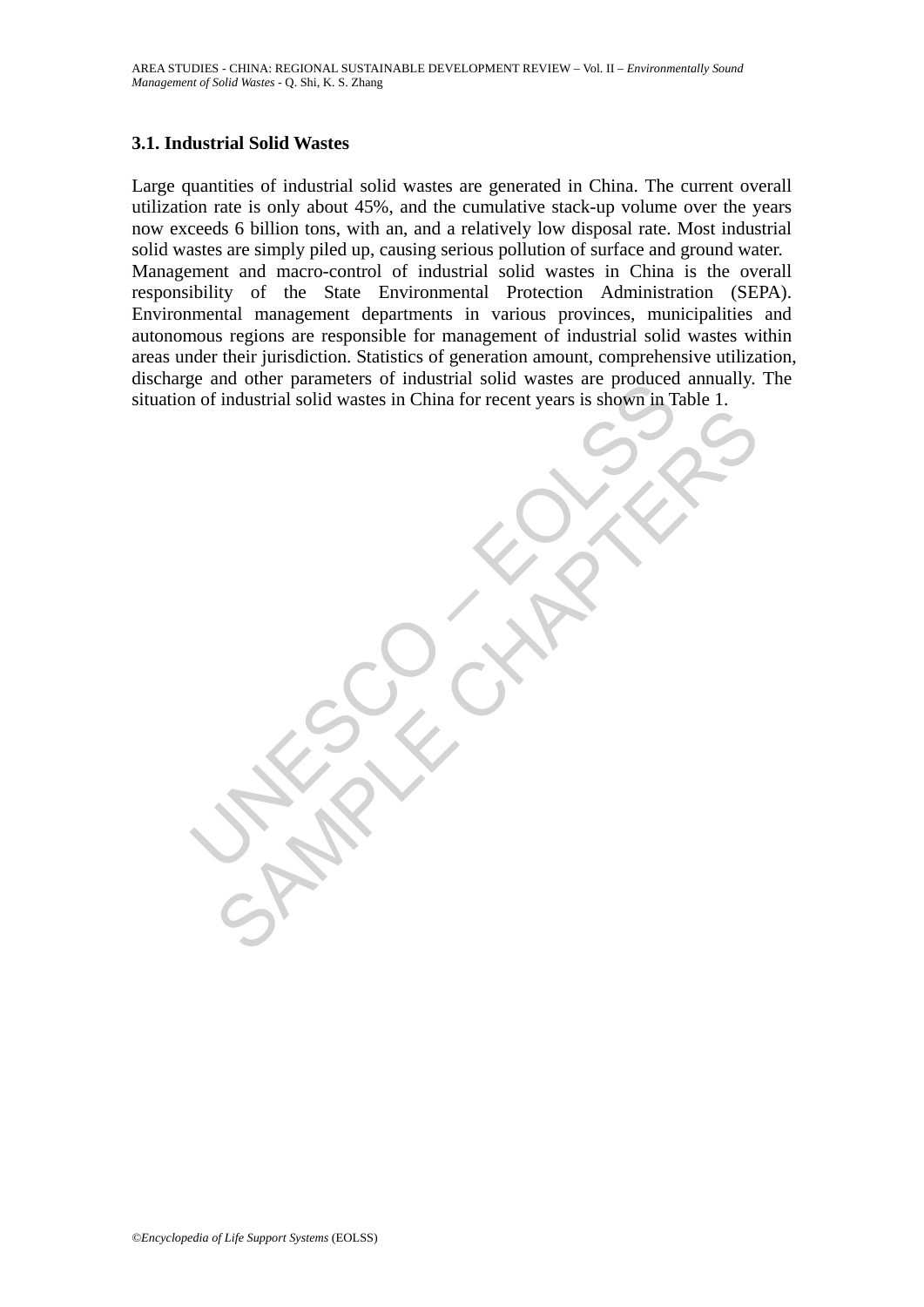| million<br>tons<br>383.69<br>484.09<br>603.64<br>587.59<br>645.10<br>657.49 | million tons<br>97.88<br>121.10<br>170.00<br>222.84<br>285.11<br>300.09 | $\frac{0}{0}$<br>24.0<br>23.0<br>28.2<br>36.6<br>42.9<br>45.6 | million<br>tons<br>275.88<br>275.88<br>247.79 | billion tons<br>3.64<br>5.07<br>6.48<br>5.96 | (km <sup>2</sup> )<br>505.38 | million<br>tons<br>47.67 | million<br>tons |
|-----------------------------------------------------------------------------|-------------------------------------------------------------------------|---------------------------------------------------------------|-----------------------------------------------|----------------------------------------------|------------------------------|--------------------------|-----------------|
|                                                                             |                                                                         |                                                               |                                               |                                              |                              |                          |                 |
|                                                                             |                                                                         |                                                               |                                               |                                              |                              |                          |                 |
|                                                                             |                                                                         |                                                               |                                               |                                              |                              |                          |                 |
|                                                                             |                                                                         |                                                               |                                               |                                              |                              |                          |                 |
|                                                                             |                                                                         |                                                               |                                               |                                              |                              | 33.76                    | 116.96          |
|                                                                             |                                                                         |                                                               |                                               | 6.64                                         | 554.40                       | 22.42                    | 142.04          |
|                                                                             |                                                                         |                                                               | 279.80                                        | 6.47                                         | 506.50                       | 15.49                    | 108.76          |
|                                                                             |                                                                         |                                                               |                                               |                                              |                              |                          |                 |
|                                                                             |                                                                         |                                                               |                                               |                                              |                              |                          |                 |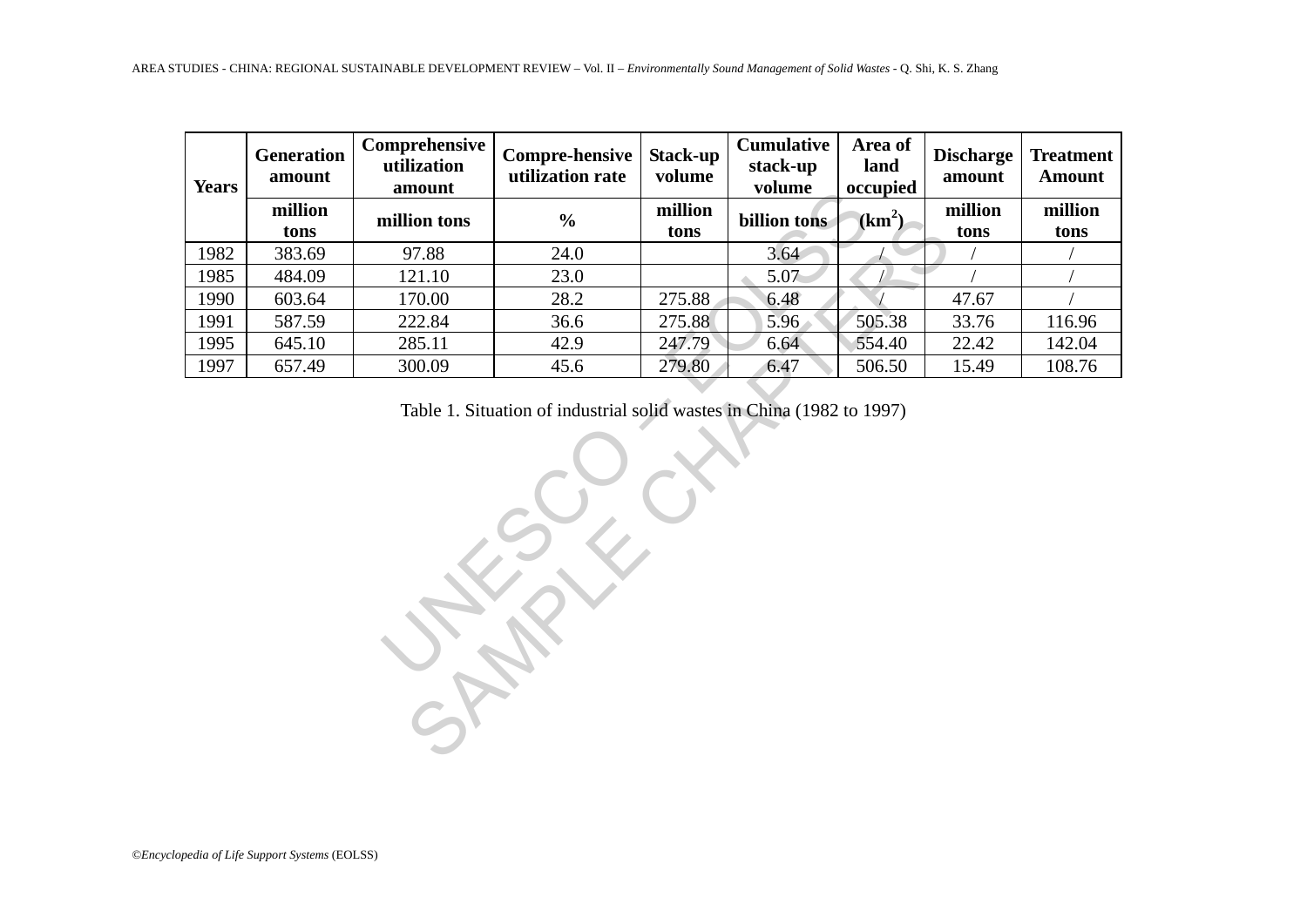## **3.1.1. Total Generation Amount Trending towards Stability**

In the past, a mode of high input and low output production had prevailed for a long time. Raw coal was used as the main energy source; its efficiency was only 30%, and most of it became ash and cinder which then had to be discharged. The iron and steel industry used 10 tons of ore to produce 1 ton of steel, so nearly 9 tons of tailings and slag were discharged. Other industries also used crude materials for production, and the generation of solid wastes increased in line with production. As shown in Table 1, the quantity of industrial solid wastes generated in 1982 was 383.69 million tons, it reached 484.09 million tons in 1985, increasing by more than 100 million tonsI, It then reached 603.64 million tons in 1990, another increase of more than 100 million tons.

in pace with deepgoing development of the national<br>eration amount of solid wastes per unit product was substantly in relation to the gross national product (GNP). For example,<br>er 10 000 yuan RMB of output value sharply red tion amount of solid wastes per unit product was substantially reduced in melation to the gross national product (GNP). For example, the quantities of in 1985. Since 1990, the amand average growth rate of the national con Since the mid 1990s, in pace with deepgoing development of the national reform policy, the generation amount of solid wastes per unit product was substantially reduced, particularly in relation to the gross national product (GNP). For example, the quantity of waste per 10 000 yuan RMB of output value sharply reduced from 7.22 tons in 1982 to 2.36 tons in 1995. Since 1990, the annual average growth rate of the national economy has been 9.8%, but the annual quantity of solid wastes generated has been stabilized at about 600 million tons. On one hand, this is related to the reform of national industrial structure, such as development of tertiary and high-tec industries, and on the other hand, it has a close relation with industrial technical transformation. For example, the amount of slag generated by producing 1 ton of steel has reduced from 1 ton to about 0.5 ton. We can expect the amount of waste per unit product to further reduce as clean production and industrial ecology become more commonplace.

## **3.1.2. Relatively Big Development of Comprehensive Utilization**

Since the late 1950s, slag, gangue, powered coal ash, etc. have been used to produce construction materials or have been directly used for construction projects. The quantity of industrial waste residue used was 97.88 million tons in 1982, with a utilization rate of 24%, of which, the utilization rate of blast furnace slag was 83%. In recent years, comprehensive utilization of solid wastes has developed rapidly in the wake of economic and technical development. It may be seen from Table 1 that the utilization amount of solid wastes in 1997 was more than three times of that in 1982. From 1986 to 1997, about 2 billion tons of various kinds of industrial solid wastes have been utilized, representing an equivalent saving of natural resources, and making a useful contribution to national sustainable development.

Among comprehensive utilization of various kinds of wastes, the utilization of blast furnace slag and powered coal ash have been the greatest. In particular, the utilization of powered coal ash has developed rapidly. The generating production in 1995 was twice that of the early 1980s, but the utilization amount of powered coal ash from power plants with generating capacity of more than 6MW increased from 7.81 million tons/year to 41.45 million tons/year, an increase of more than five times. The utilization rate increased from 20.7% to 41.6%. The national utilization rate of powered coal ash was even higher, reaching 51.1%, being equal to 64.41 million tons.

From 1991 to 1995, the total amount of industrial solid wastes utilized in the whole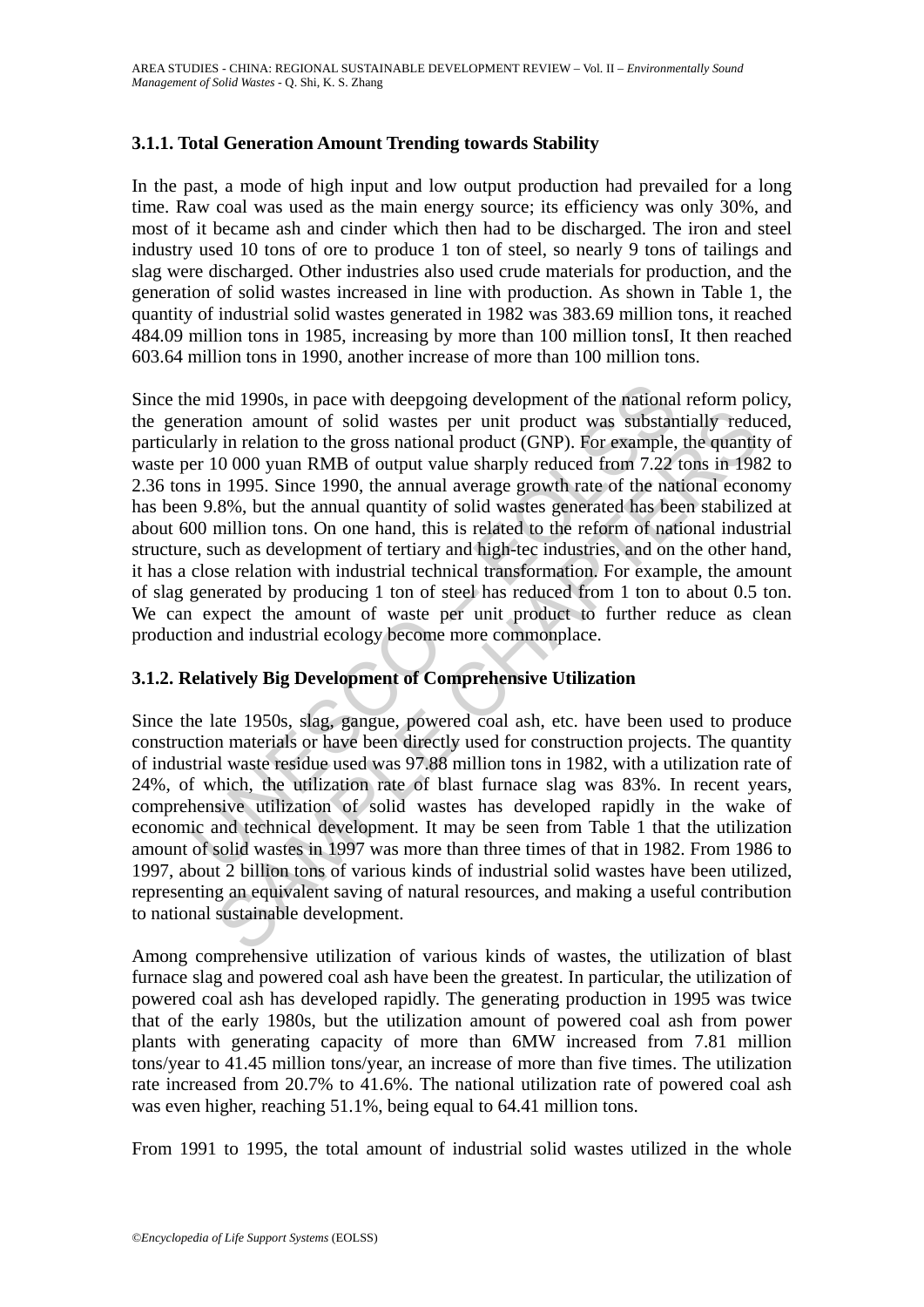country was 1 164 290 million tons, resulting in considerable economic benefit. For example, blast furnace slag has become an essential raw material for the cement industry. Utilizing 1 ton of watered slag is equivalent to increasing production of 1 ton of cement and a saving of 0.2 TCE. Furthermore, use of this material improves sulfate resistance and long-term strength of concrete. Another example is that producing 100 million lumps of clay bricks by traditional methods needs to excavate 6.67 hectares of good land. If 80% of powered coal ash, slag or gangue is used to make bricks, it will not only save soil, but also save more than 50% of the energy, and improve heat insulation properties of walls. Using powered coal ash, cinder and slag to build highways will not only save sand and soil, but also improve durability and wearability of highways.

## **3.1.3. Annual Stack-up Volume Trending towards Stability**

muan stack-up volume Trenung towards stabing<br>ast, industrial solid wastes mainly piled up, occupying a lot of land<br>ion developed, more and more industrial solid waste was stacke<br>hensive utilization developed relatively rap industrial solid wastes mainly piled up, occupying a lot of land. As indus<br>developed, more and more industrial solid waste was stacked. After 1<br>sive utilization developed relatively rapidly, and the generation rate of wa<br>o In the past, industrial solid wastes mainly piled up, occupying a lot of land. As industrial production developed, more and more industrial solid waste was stacked. After 1990, comprehensive utilization developed relatively rapidly, and the generation rate of wastes per unit product reduced. Many enterprises set up treatment facilities for solid wastes, and the annual stack-up volume of solid wastes reduced from about 400 million tons in the 1980s to 250~280 million tons at present. Around 120~180 million tons of solid wastes are treated by methods of simple landfill, etc. The environmental pollution caused by industrial solid wastes has, to some extent, been checked.



#### **Bibliography**

- - -

China Encyclopedia Press (1983). Volume of Environmental Sciences of China Encyclopedia. *This is a reference book on environmental sciences.*

China Environmental Science Press (1985). China's Environmental Impact Projection and Countermeasure Studies in the Year 2000. *This presents the study report on China's environment in the year 2000.* 

China Environmental Science Press (1991). China's Environmental Yearbook (in Chinese). *This provides the comprehensive environmental information in China in 1990.* 

China Environmental Science Press (1992). China's Environmental Yearbook (in Chinese). *This provides the comprehensive environmental information in China 1991.*

China Environmental Science Press (1994). China' Agenda 21 (in English). *This is the white paper on China's population, environment and development in the 21st century.* 

China Environmental Science Press (1996). China's Environmental Yearbook (in Chinese). *This provides*